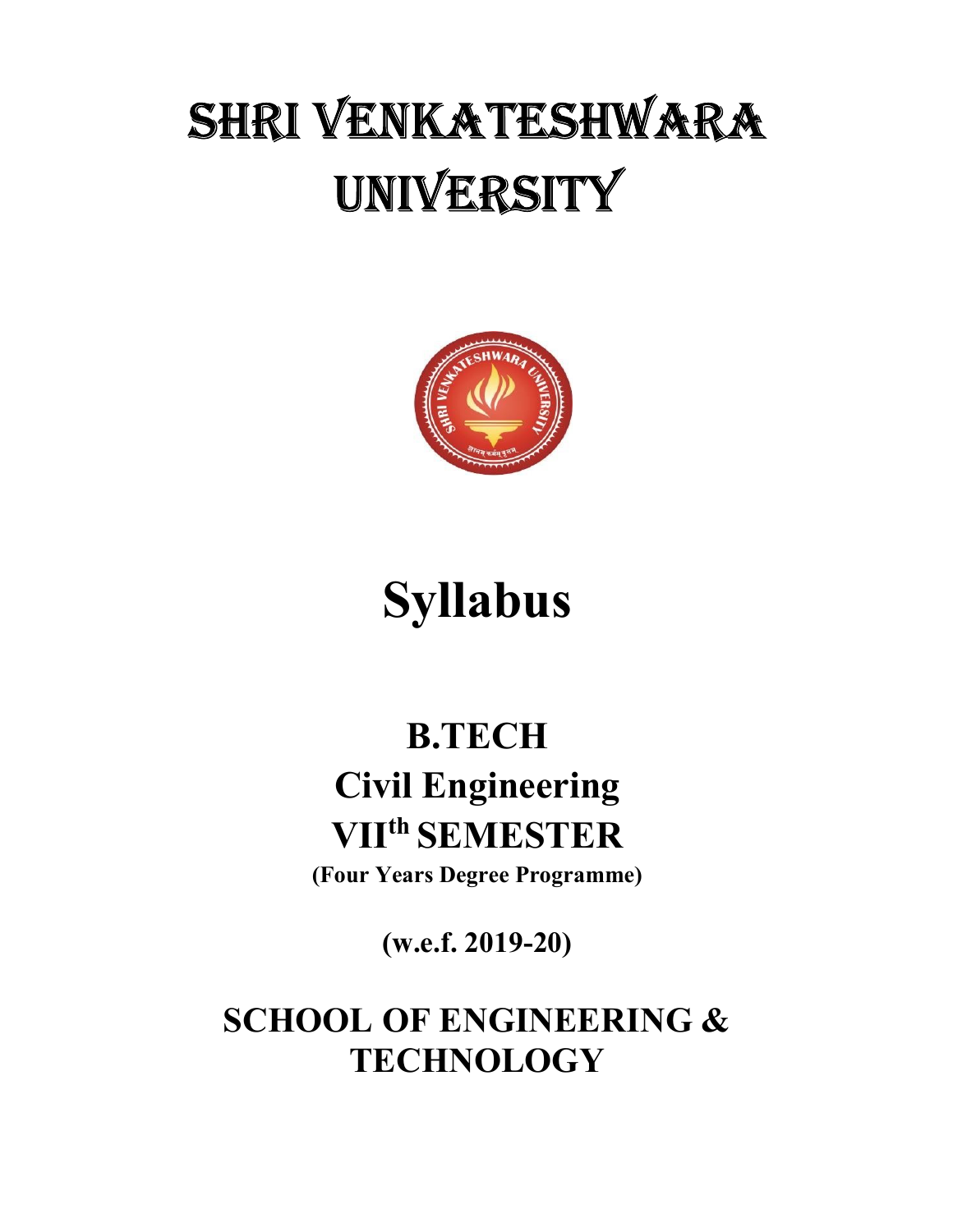| <b>SEMESTER-VII</b>         |                  |                                             |                  |                |              |                          |           |       |           |                 |    |       |        |
|-----------------------------|------------------|---------------------------------------------|------------------|----------------|--------------|--------------------------|-----------|-------|-----------|-----------------|----|-------|--------|
| Sl.                         | Subject<br>Codes | Subject                                     | Periods          |                |              | <b>Evaluation Scheme</b> |           |       |           | End<br>Semester |    | Total | Credit |
| N <sub>o</sub><br>$\bullet$ |                  |                                             | L                | $\mathbf T$    | ${\bf P}$    | <b>CT</b>                | <b>TA</b> | Total | <b>PS</b> | TE              | PE |       |        |
| $\mathbf{1}$                | <b>SCE-701</b>   | Design of Steel<br>Structures               | $\overline{3}$   | $\mathbf{0}$   | $\mathbf{0}$ | 20                       | 10        | 30    |           | 70              |    | 100   | 3      |
| $\overline{2}$              | <b>SCE-702</b>   | Tunnel<br>Engineering                       | $\overline{3}$   | $\theta$       | $\theta$     | 20                       | 10        | 30    |           | 70              |    | 100   | 3      |
| $\overline{3}$              | <b>SOE-071</b>   | Introduction to<br>Industrial<br>Management | 3                | $\mathbf{0}$   | $\mathbf{0}$ | 20                       | 10        | 30    |           | 70              |    | 100   | 3      |
| $\overline{4}$              | <b>SCE-711</b>   | Project-I                                   | $\boldsymbol{0}$ | $\overline{0}$ | 12           |                          |           |       | 50        |                 | 50 | 100   | 6      |
| 5                           | <b>SCE-777</b>   | Summer<br>Internship                        |                  |                |              |                          |           |       | 100       |                 |    | 100   | 3      |
|                             |                  | Total                                       |                  |                |              |                          |           |       |           |                 |    | 500   | 18     |

### SCE-701 DESIGN OF STEEL STRUCTURES

#### Objectives:

1. To introduce to students the theory and application of analysis and design of steel structures.

2. To develop students with an understanding of the behavior and design of steel members and systems.

3. To prepare students for the effective use of the latest industry standard formulas, tables, design aids and computer software in the design of steel members.

#### Outcomes:

Upon completion of this course, students should be able to:

1. recognize the manufacturing process and the material properties of steel products.

2. recognize the design philosophy of steel structures and have concept on limit state design.

3. understand the behaviour of steel structures, in particular the various forms of failure for members and connections under tension, compression, bending and combined actions.

4. apply the principles, procedures and current code requirements to the analysis and design of steel tension members, beams, columns, beam-columns and connections.

5. ability to follow different structural design specifications and apply computer software to analyze steel structural systems under gravity and lateral loads.

| S.N.           | Unit number | <b>Topics</b>             | <b>Sub Topics</b>                                                        |
|----------------|-------------|---------------------------|--------------------------------------------------------------------------|
|                |             |                           |                                                                          |
|                |             |                           |                                                                          |
|                |             | General                   | Introduction, Advantages of Steel as a Structural. Material,             |
|                |             | <b>Considerations</b>     | Disadvantages of Steel as a Structural Material, Structural Steel,       |
|                |             |                           | Stress-Strain Curve for Mild Steel, Rolled Steel<br>Sections.            |
|                |             |                           | Convention for Member Axes, Loads, Dead Load,<br>Live Loads.             |
|                |             |                           | Environmental Loads, Seismic Forces, Snow and Rain Loads,                |
|                |             | <b>Introduction to</b>    | Erection Loads, Basis for Design, Design Philosophies, Local             |
|                |             | <b>Limit State Design</b> | Buckling of Plate Elements.                                              |
|                |             |                           | Introduction, Limit States for Steel Design, Limit States of Strength,   |
| $\overline{2}$ | 2           | <b>Simple Connections</b> | Limit States of Serviceability, Actions (Loads), Probabilistic Basis for |
|                |             |                           | Design, Design Criteria.                                                 |
|                |             |                           | Introduction, Riveted Connections, Patterns of Riveted Joints, Bolted    |
|                |             | Riveted, Bolted and       | Connections, Types of Bolts, Types of Bolted Joints, Load Transfer       |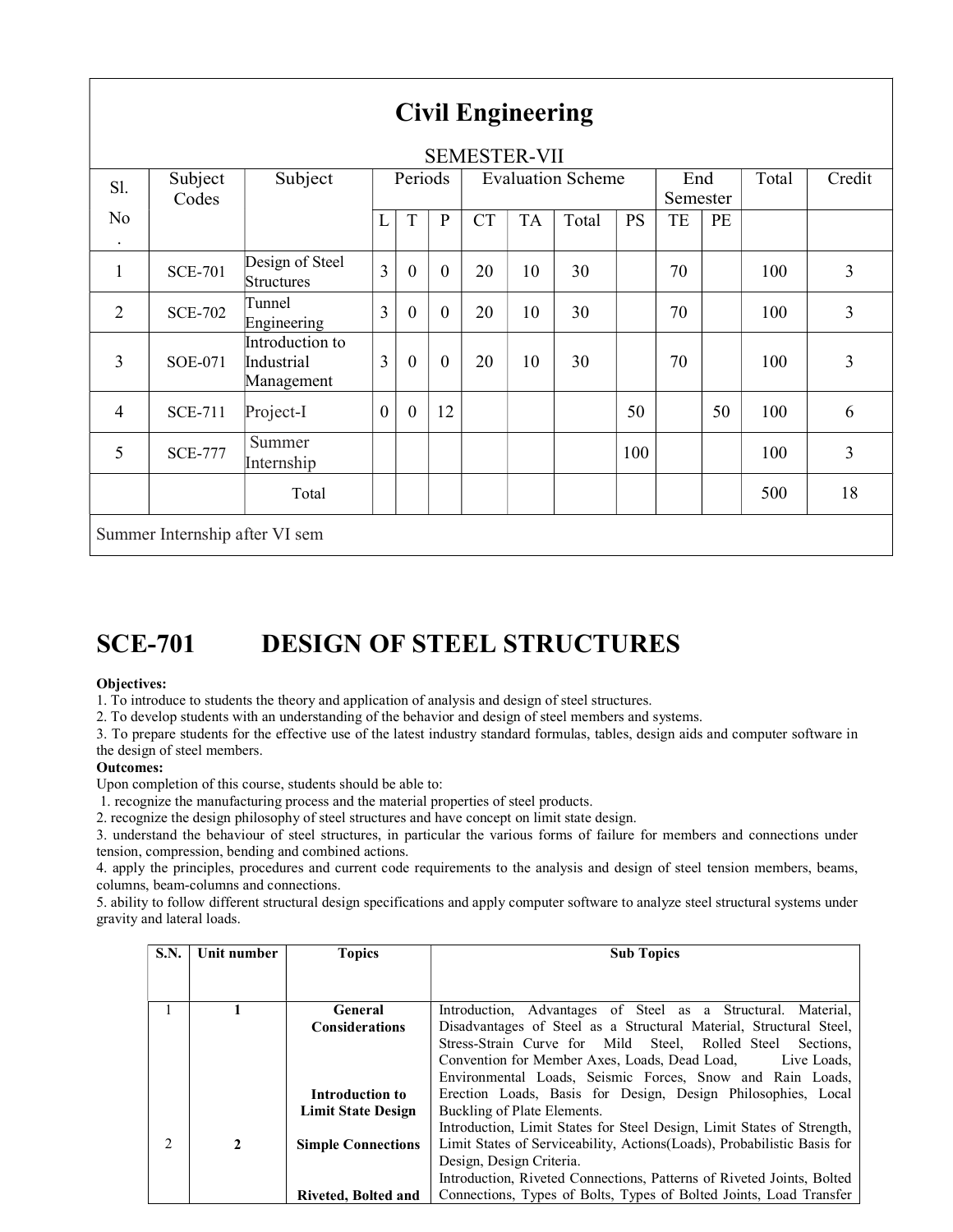|   |   | <b>Pinned Connections</b> | Mechanism, Failure of Bolted Joints, Specification for Bolted Joints,                                                               |
|---|---|---------------------------|-------------------------------------------------------------------------------------------------------------------------------------|
| 3 | 3 |                           | Bearing Type Connections, Prying Action, Tensile Strength of Plate,                                                                 |
|   |   |                           | Efficiency of the Joint, Combined Shear and Tension, Slip-Critical                                                                  |
|   |   |                           | Connections, Combined Shear and Tension for Slip-Critical                                                                           |
|   |   |                           | Connections, Working Load Design, Pin Connections<br>Introduction, Types, Symbols, Welding Process, Weld Defects,                   |
|   |   |                           | Inspection of Welds, Assumptions in the Analysis of Welded Joints,                                                                  |
|   |   |                           | Design of Groove Welds, Design of Fillet Welds, Fillet Weld Applied                                                                 |
|   |   | <b>Simple Welded</b>      | to the Edge of A Plate Or Section, Fillet Weld for Truss Members,                                                                   |
| 4 | 4 | <b>Connections</b>        | Design of Intermittent Fillet Welds, Plug and Slot Welds, Stresses                                                                  |
|   |   |                           | Due To Individual Forces, Combination of Stresses, Failure of Welds,                                                                |
|   |   |                           | Distortion of Welded Parts, Fillet Weld Vs Butt Weld, Welded<br>Jointed Vs Bolted and Riveted Joints, Section of Fasteners, Working |
|   |   | <b>Tension Members</b>    | Load Design.                                                                                                                        |
|   |   |                           | Introduction, Types of Tension Members, Net Sectional Area,                                                                         |
|   |   |                           | Effective Net Area, Types of Failure, Design Strength of Tension                                                                    |
|   |   |                           | Members, Slenderness Ratio $(\lambda)$ , Displacement, Design of Tension                                                            |
|   |   |                           | Member, Lug Angles, Splices, Gusset Plate, Working Load Design.                                                                     |
|   |   | Compression               | Introduction, Effective Length, Slenderness Ratio (λ), Types of<br>Sections, Types of Buckling, Classification of Cross Sections,   |
| 5 | 5 | <b>Members</b>            | Column Formula, Design Strength, Design of Axially Loaded                                                                           |
|   |   |                           | Compression Members, Built-Up Columns (Latticed Columns),                                                                           |
|   |   |                           | Compression Member Composed<br>Lacing,<br>Batten,<br>of<br>Two                                                                      |
|   |   |                           | Components Back-to-Back, Encased Column, Splices, Design of                                                                         |
|   |   |                           | Column Bases.                                                                                                                       |
|   |   |                           |                                                                                                                                     |
|   |   |                           |                                                                                                                                     |
|   |   |                           |                                                                                                                                     |
|   |   |                           |                                                                                                                                     |
|   |   |                           |                                                                                                                                     |
|   |   |                           |                                                                                                                                     |
|   |   | <b>Beams</b>              | Introduction, Types of Sections, Behaviour of Beam in Flexure,                                                                      |
|   |   |                           | Section Classification, Lateral Stability ofBeams, Lateral-Torsional                                                                |
|   |   |                           | Buckling, Bending Strength of Beams, Laterally Supported Beams,                                                                     |
|   |   |                           | Laterally Unsupported Beams, Shear Strength of Beams, Web                                                                           |
|   |   |                           | Buckling, Bearing Strength, Web Crippling, Deflection, Design<br>Procedure of Rolled Beams, Built-Up Beams (Plated Beams), Lintels, |
|   |   |                           | Purlins, Beam Bearing Plates, Castellated Beam, Effect of Holes in                                                                  |
|   |   |                           | Beam, Introduction to Plate Girder, Introduction to Gantry Girder.                                                                  |
|   |   |                           |                                                                                                                                     |

#### Text Books

1. Limit State Design of Steel Structures by S. K. Duggal, Tata Mcgraw Hill.

2. Design of Steel Structures by K S Sairam, Pearson Education

### SCE-702 TUNNEL ENGINEERING

#### Objectives:

- 1. Tunnel engineering is one of the important aspects of civil engineering.
- 2. Civil engineer has to play a vital role in the design and construction of railway track and other associated structures for safe and efficient movement of the trains.
- 3. All the three aspects have been dealt with extreme care, especially the tunnel engineering on which limited reference is available.

#### Outcomes:

- 1. The students will gain an experience in the implementation of Railway, Bridge and Tunnel Engineering on engineering concepts which are applied in field of Transportation Engineering.
- 2. The students will get a diverse knowledge of Railway, Bridge and Tunnel engineering practices applied to real life problems.
- 3. The students will learn to understand the theoretical and practical aspects of Railway, Bridge and Tunnel engineering engineering along with the design and management applications.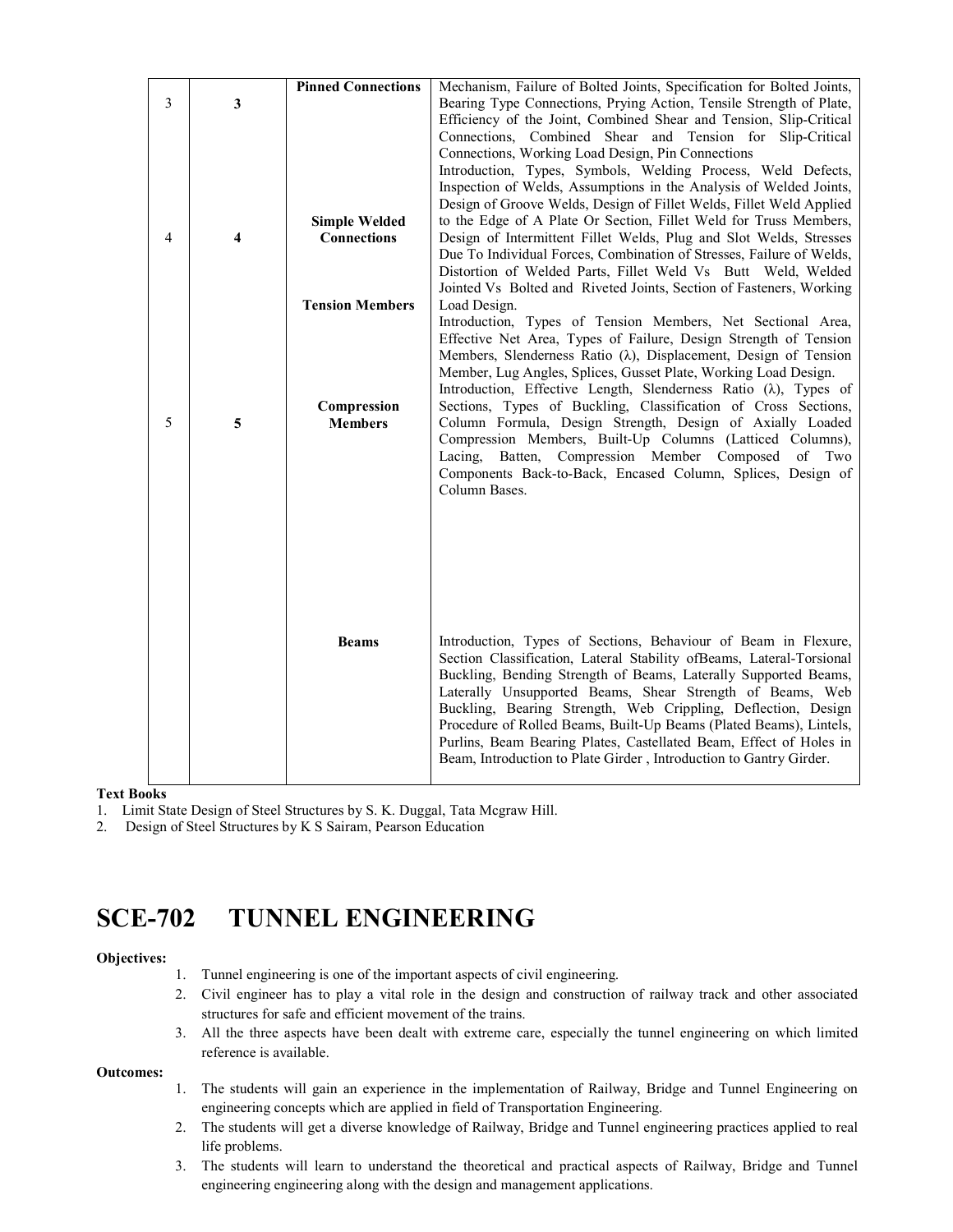| <b>S.N.</b>    | Unit number | <b>Topics</b>                 | <b>Sub Topics</b>                                             |
|----------------|-------------|-------------------------------|---------------------------------------------------------------|
|                |             |                               |                                                               |
|                |             |                               |                                                               |
|                |             | Site investigations           | Site investigations, Geotechnical Considerations of tunneling |
|                | 2           | <b>Design of Tunnels</b>      | Design of Tunnels                                             |
| 3              | 3           | <b>Excavation methods</b>     | Construction & Excavation methods, soft ground tunnels, Rock  |
|                |             | <b>Micro techniques</b>       | tunnels                                                       |
| $\overline{4}$ | 4           | <b>Ventilation of tunnels</b> | Micro tunneling techniques, Tunnel support design             |
| 5              | 5           |                               | Ventilation of tunnels, tunnel utilities, safety aspects      |
|                |             |                               |                                                               |
|                |             |                               |                                                               |
|                |             |                               |                                                               |
|                |             |                               |                                                               |
|                |             |                               |                                                               |
|                |             |                               |                                                               |
|                |             |                               |                                                               |
|                |             |                               |                                                               |
|                |             |                               |                                                               |
|                |             |                               |                                                               |

#### Books :

1. Tunnel Engineering Handbook by J O Bickel & T R Kuesel

2. Rock Mechanics Design in Mining & Tunneling by Z T Bieniawski

## SOE-071 INTRODUCTION TO INDUSTRIAL MANAGEMENT

#### Unit I

Introduction: Concept and scope of Industrial Management. Productivity: Definition, measurement, productivity index, types of production system, Industrial Ownership.

#### Unit II

Functions of Management, Taylor's Scientific Management Theory, Fayol's Principles of Management, Social responsibilities of Management, Introduction to Human resources management: Nature of HRM, functions and importance of HRM.

#### Unit III

Work Study: Introduction, definition, objectives, steps in work study, Method study: definition, objectives, steps of method study, Work Measurement: purpose, types of study — stop watch methods — steps — allowances — standard time calculations — work sampling, Production Planning and Control Inventory Control: Inventory, Cost, Models of inventory control: EOQ, ABC, VED.

#### Unit IV

Quality Control: statistical quality control, Control charts for variables and attributes, Acceptance Sampling- Single sampling- Double sampling plans, Introduction to TQM.

#### Unit V

Project Management: Project network analysis, CPM, PERT and Project crashing and resource Leveling.

#### References:

1. Engineering Management (Industrial Engineering & Management)/ S.C. Sharma & T.R. Banga, Khanna Book Publishing Co. (P) Ltd., Delhi (ISBN: 978-93-86173-072)

2. Industrial Engineering and Management/ P. Khanna, Dhanpatrai publications Ltd.

3. Production & Operation Management /PaneerSelvam /PHI.